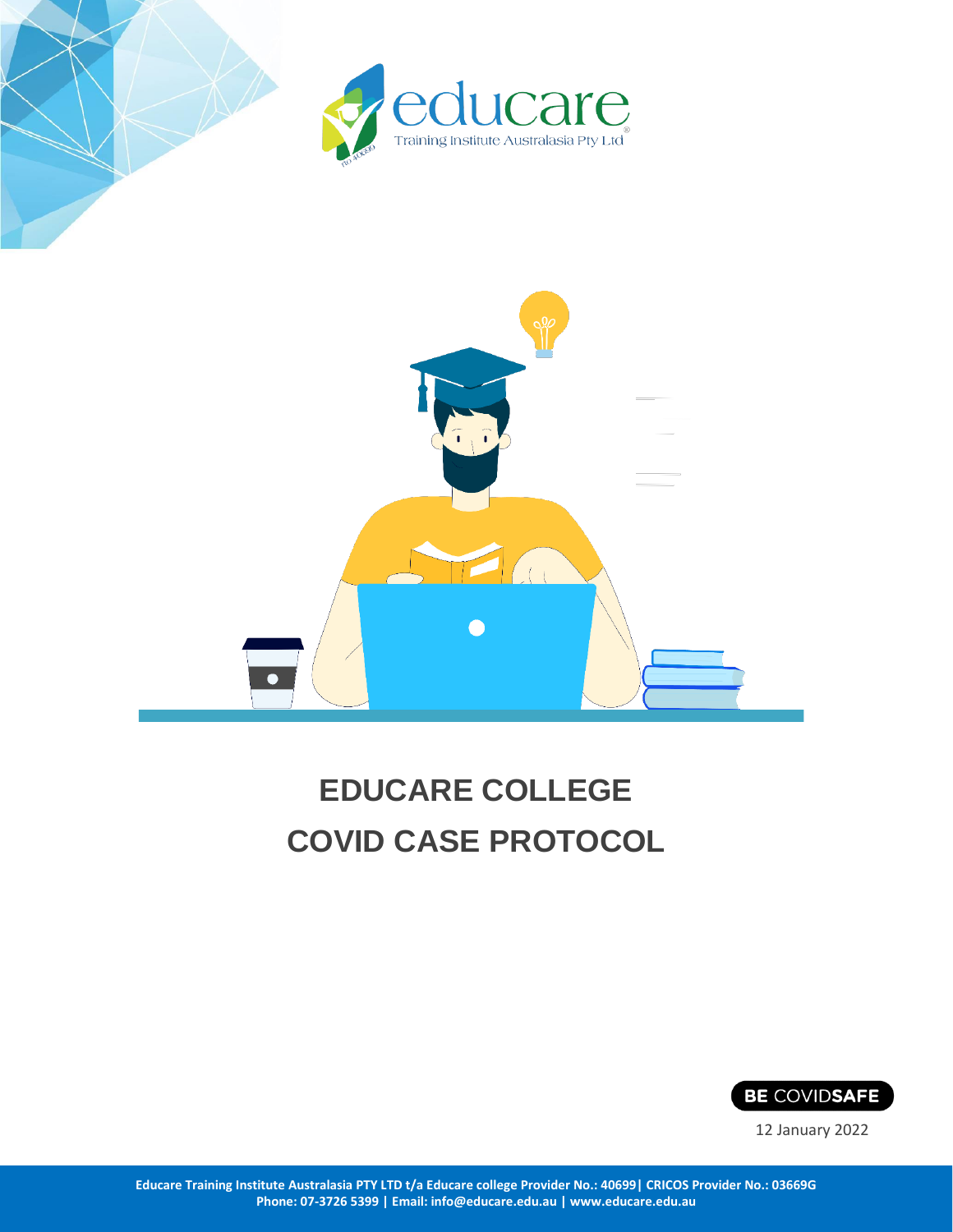

Dear,

It is inevitable that in the next few weeks, that all of us in the community will likely be exposed to the Coronavirus. By extension, it is extremely likely that one or more of our staff and students will be either diagnosed with COVID-19 or be classed as a Close Contact. It is also inevitable, that students will be at our college unknowingly infected.

As you will know, Queenslanders have been at the forefront of preparing for the inevitable spear of COVID-19. I believe that this is certain to happen within the next week or two if it hasn't already. This is why Educare College have such tight processes in place to keep both us and you safe as we possibly can.

Today, I would like to advise our process should a student or staff member test positive for COVID-19, including:

- **1. What we are doing to keep ourselves, and you, as safe as we can**
- **2. What should happen should a staff member or a student be infectious on our premises**
- **3. Advising students of exposure**
- **4. Advising Educare College of confirmed Covid-19 diagnosis.**
- **5. Flexibility with online learning options**

Please read on carefully.



## **What we are doing to keep ourselves, and you, as safe as we can.**

Being a Training Organisation that predominately delivers training in Community Services (Aged Care, Disability, Early Childcare Education), our partnering employers have a requirement that our students are vaccinated for placement in this industry and for work requirements.

The controls in place at the college are as good as they can possibly be. Here is what we have implemented:

- ✓ **The mandatory wearing of masks across all staff and students, where we cannot socially distance.**
- ✓ **Processes and procedures for the social distancing of staff and students during college hours and lunch breaks.**
- ✓ **All team meetings are held virtually- with everyone sitting in a separate room. Working from home or online learning for some team members in the beginning to occur.**
- ✓ **Staff are double vaccinated or triple vaccinated.**
- ✓ **Cleaning Checklist (In use since March 2020) continues to be used every day.**

We are after all, members of the community, and when the virus is as widespread as it is, we will all have exposure when we go to the shops or meet with family or friends. Our team have all been guided on how to reduce their risk when they are not at work, and we are all doing the best we can to stay healthy and well.

## **What should happen should a staff member or a student be infectious on our premises?**

Educare College have used the protocols supplied by the Australian Government *(see attached Covid-19 Test and Isolate National Protocols)* to guide what happens when a positive case attends our college. We will use these guidelines to guide our control measures. The result is that when these control measures are all followed that the risk to anyone of contracting the virus would be classified as Low Risk- Which means that no further action is required on anyone should a positive case attend the college. The risk is no higher than anywhere else in the community. Each time Management is informed of a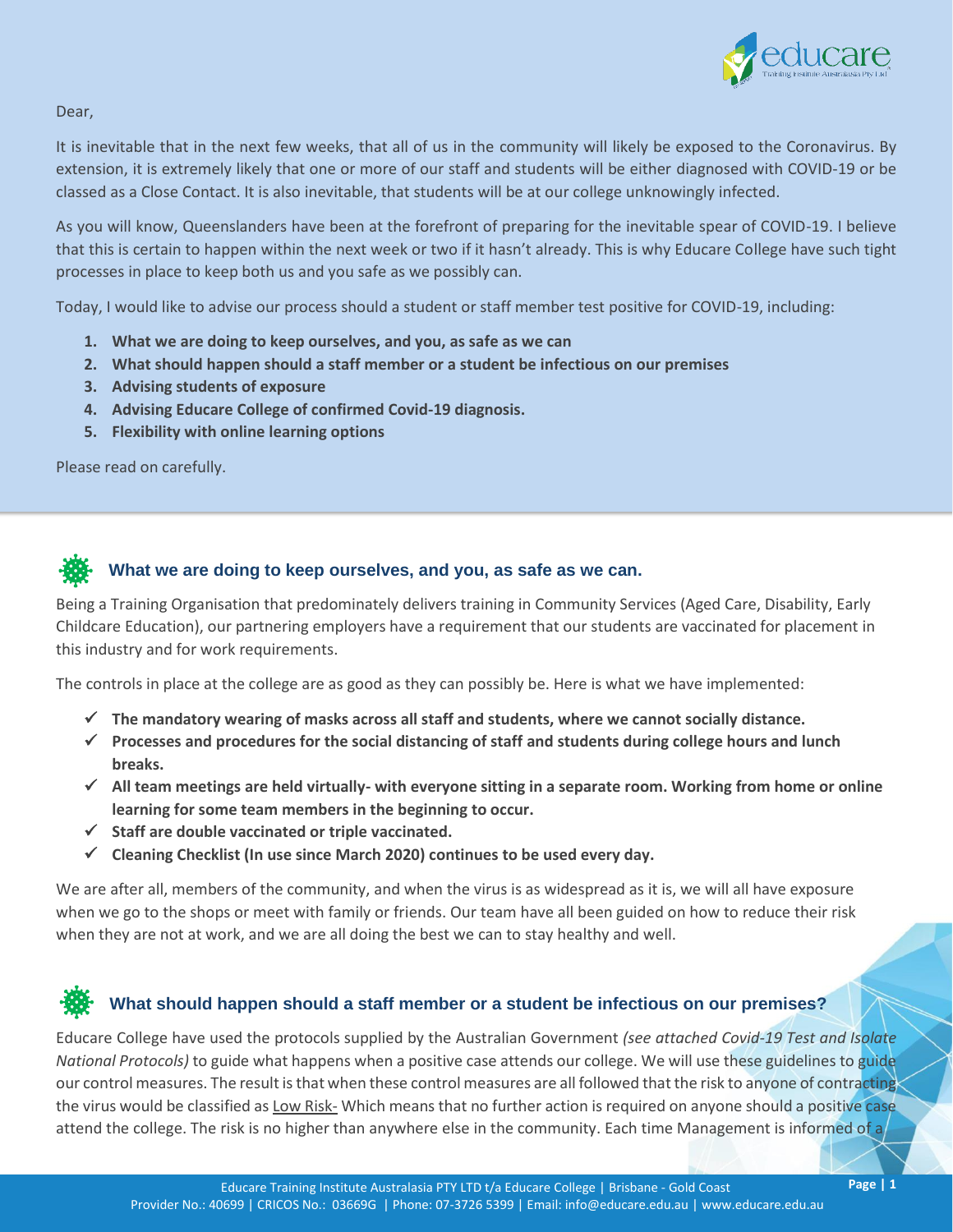

positive case, either by a staff member or a student, Management will be using a Risk

Matrix to perform an Assessment on the risk to staff and students, taking the following considerations into account:

- **Physical distancing**
- **Masks worn in all common areas of the college.**
- **The time spent in proximity of the positive case and in which environment.**
- **Whether the case or contacts are vaccinated or unvaccinated.**

The premises will be cleaned as soon as notification has been given- on some occasions this may mean that the college needs to close for an hour or two. We appreciate your understanding if we need to reschedule class times and days as a result for temporary closure.

## **Advising Students of Exposure.**

Thankfully, all interactions with us would be classified as Low Risk if all controls are followed- that is why we've been planning for the best of two years!

Businesses are no longer under obligation under Queensland Health Guidelines to advise you of any risk at all, given businesses are not a household or household-like setting, and some visitors to the college may only attend for less than 4 hours (this will be monitored with our check-in and our visitor record sheet). Plus, we will have online options available.

However, as a service to you, should the Risk Assessment via our Risk Matrix show that there is an increased risk to you (i.e. the "old" definition of a Contact), we will contact you via an SMS message.

The SMS message will say this:

*Dear (name),* 

*This is a courtesy message to let you know that we have been informed of a positive covid case that attended the college, at or around the time that you attended. Due to the controls that we have in place at the college, there is only a Small Risk of transmission- but we advise you to monitor your symptoms and please source a test if you develop any symptoms.*

#### Please note*:*

- We have a "no guilt, no shame" policy when it comes to contracting Covid 19. It is a very contagious airborne virus and expecting people to be "perfect" in preventing the spread is impossible. There will be no judgement on anyone who contracts the virus or unknowingly spreads it.
- We will not be giving any details about who the person was who tested positive, or the circumstances that they visited the college, as a person's medical details are confidential. This includes our staff.